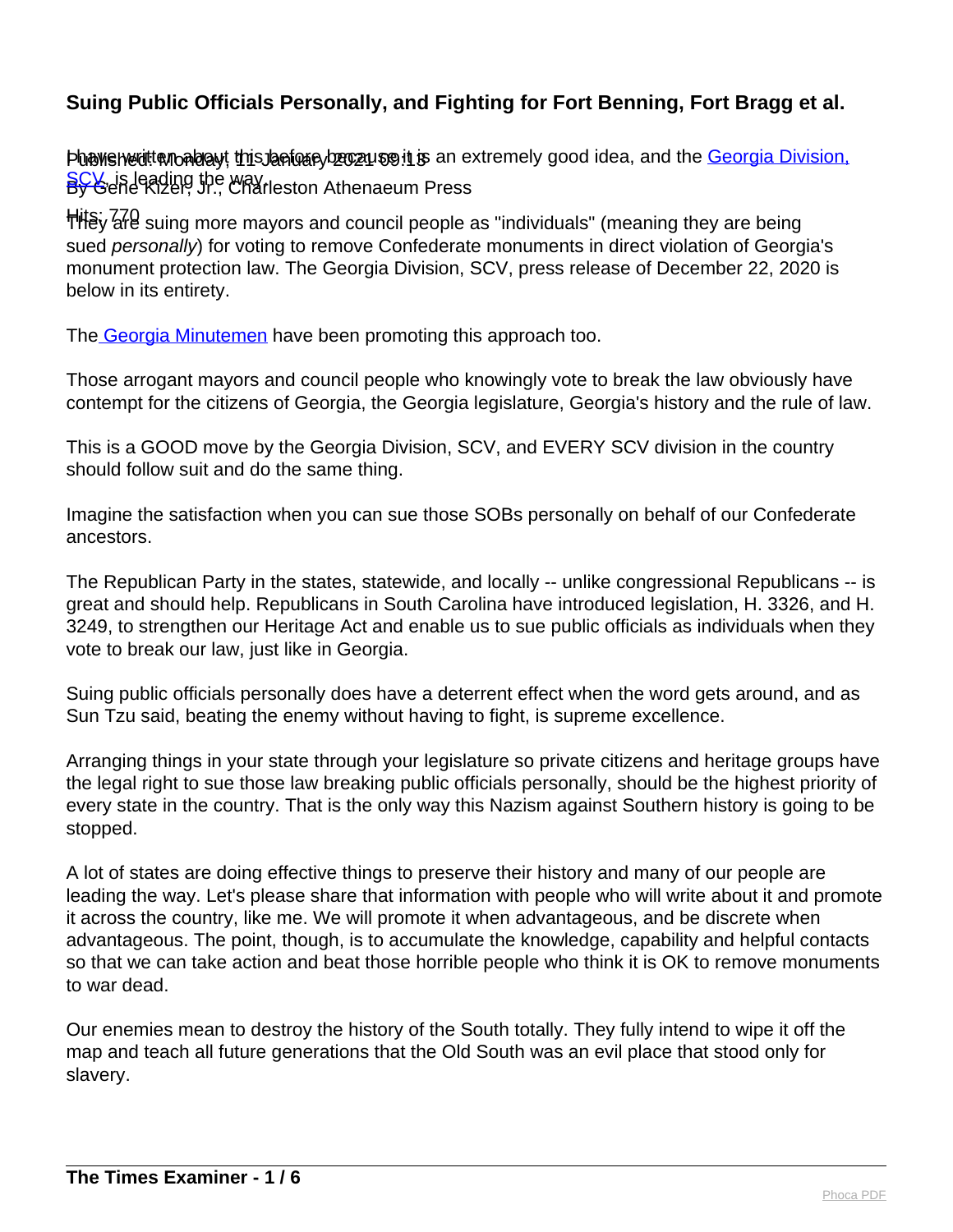Pheysked! wendaynown that Ameriqa og a stounded in the South, at Jamestown, Virginia in 1607, By Gene Kizer, Jr., Charleston Athenaeum Press Hits: 770 or that the South provided America's most beloved leaders and Founding Fathers whose descendants all fought and bled for our country like the great patriots they are.

This mindless political hate must be beaten one way or another. Southern history is the best part of American history.

I know most people on this list know all this, but here's a select summary for those who don't.

From Virginia alone, Thomas Jefferson, wrote the Declaration of Independence, James Madison is the Father of the Constitution, and George Washington commanded our victorious Revolutionary War armies and was our first president who was "First in war, first in peace, and first in the hearts of his countrymen."

Those words are part of a eulogy for Washington given by [Henry "Light Horse Harry" Lee, "a major](https://www.mountvernon.org/library/digitalhistory/digital-encyclopedia/article/first-in-war-first-in-peace-and-first-in-the-hearts-of-his-countrymen/) [general in the Continental Army, member of the Continental Congress, governor of Virginia" and](https://www.mountvernon.org/library/digitalhistory/digital-encyclopedia/article/first-in-war-first-in-peace-and-first-in-the-hearts-of-his-countrymen/) [father of Gen. Robert E. Lee.](https://www.mountvernon.org/library/digitalhistory/digital-encyclopedia/article/first-in-war-first-in-peace-and-first-in-the-hearts-of-his-countrymen/)

Robert E. Lee's estate, Arlington House, owned by his wife, Mary Anna Custis Lee, greatgranddaughter of Martha Washington, has been our nation's most sacred burial ground -- Arlington National Cemetery -- for a century-and-a-half.

Southerners won all of America's wars before the War Between the States.

The Revolutionary War was won in the South with patriot victories at Kings Mountain and Cowpens, South Carolina, culminating in the surrender of British Gen. Charles Cornwallis at Yorktown, Virginia in October, 1781.

Southerners won the War of 1812 at the Battle of New Orleans while treasonous New Englanders were slinking around in their Hartford Convention.

Southerners added much territory to our country with the Louisiana Purchase over which New Englanders again threatened to secede.

Southerners won the Mexican War with more Southern blood and treasure than from any other part of America, and we supported every other American war with much higher percentages of military recruits than our percentage of the population.

We wrote the book on American valor, decency and love of country with Southerners like Alvin York of Tennessee, the most highly decorated American soldier of World War I, and Audie Murphy of Texas, the most highly decorated American soldier of World War II.

Our country has benefited mightily from Southern patriotism and blood.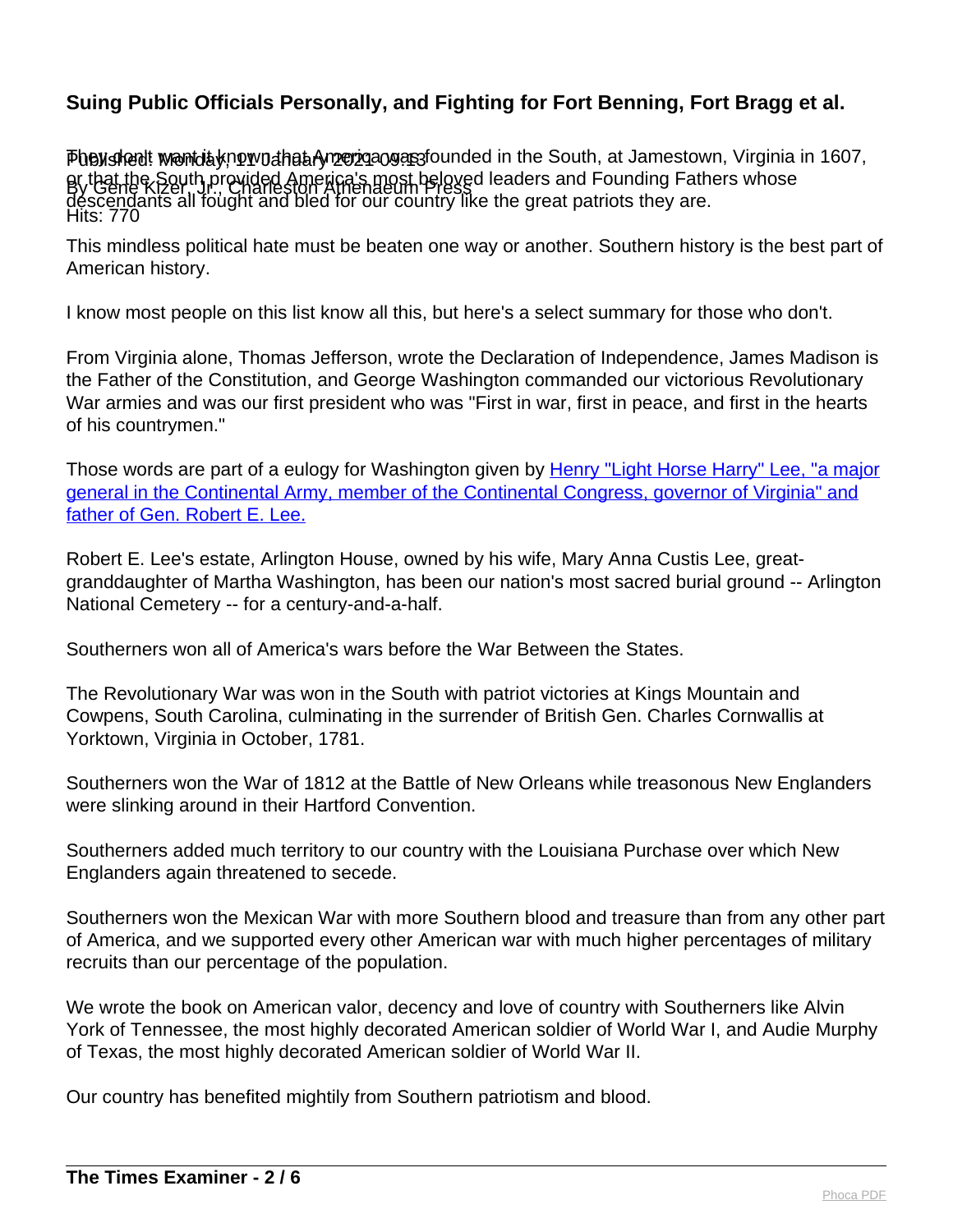Published: Monday, 11 January 2021 09:13 By Gene Kizer, Jr., Charleston Athenaeum Press Hits: 770

But Democrats like Elizabeth Warren, and stupid Republicans in Congress who go along with her, don't care.

The War Between the States is the central event in American history. Over 750,000 Americans died, and over a million were wounded out of a national population of 31 million. We lost 400,000 in World War II out of a national population of 150 million.

None of that matters to the racist identity politics of most Democrats who, once again, have legislation out there to remove Confederate monuments that currently sit on some of the bloodiest battlefields in history.

James McPherson says in Drew Gilpin Faust's book, This Republic of Suffering: Death and the American Civil War:

[T]he overall mortality rate for the South exceeded that of any country in World War I and that of all but the region between the Rhine and the Volga in World War II.

Suing public officials personally is the exact right thing to do. If we have the legal ability to do it, we'll go after every one of them with relish.

Anybody who is successful suing a public official personally, please share that information so we can all learn and profit from it.

If there is a way to sue people who have removed monuments illegally in the **PAST**, we should look at that too and do it.

If there are legal experts who can advise us on how to do some of these things, please contact me and I will spread the word.

It would be an extreme pleasure to donate money toward suing public officials personally who vote to break the law and remove sacred monuments to Southern war dead.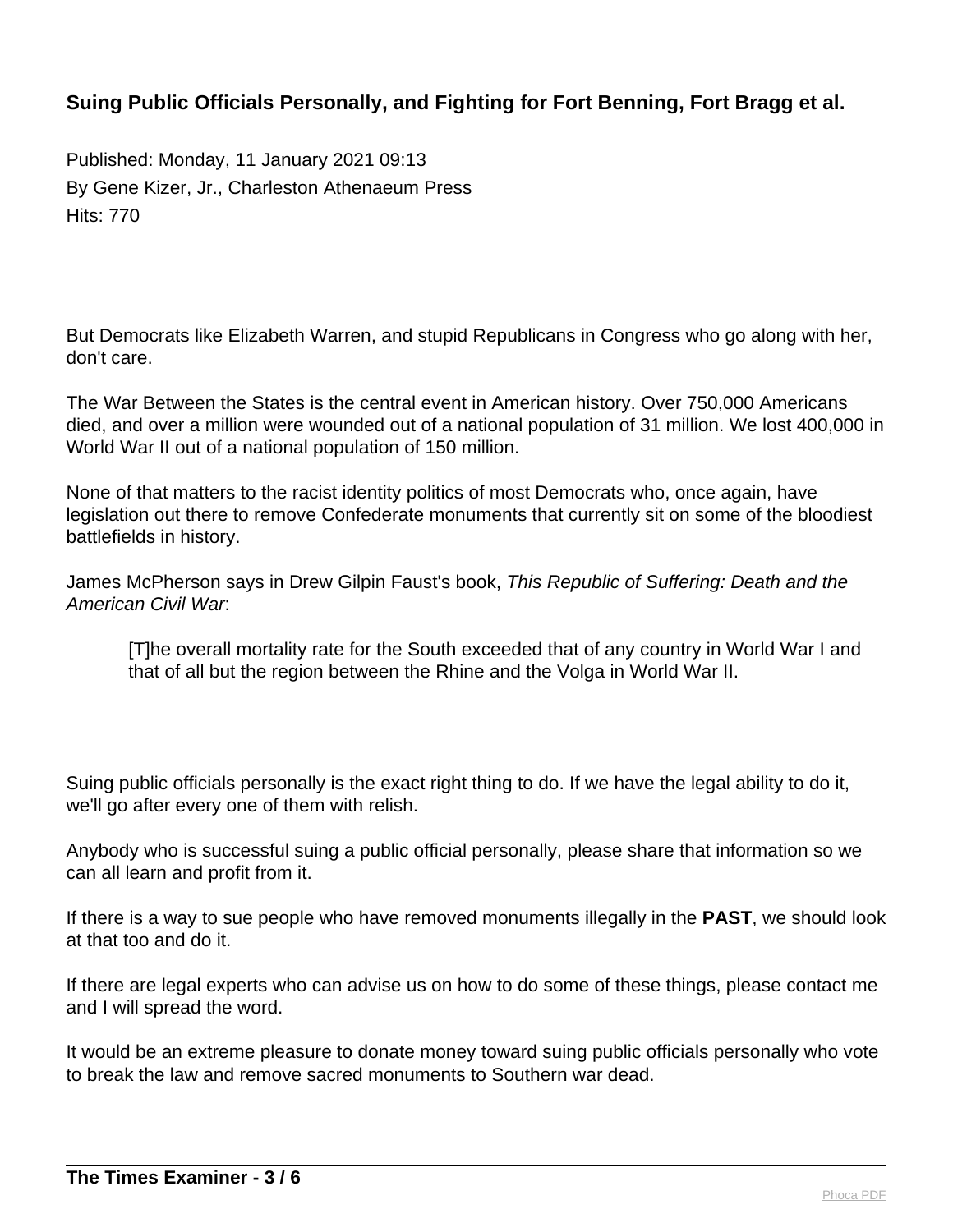PUbensivee!havon auccesses an uning 2023 and associations public officials, we should spread the word far, wide and relentlessly.<br>By Gene Kizer, Jr., Charleston Athenaeum Press

#### Hits: 770 **We should fight Elizabeth Warren's provision in the NDAA to rename Forts Benning, Bragg and others**

It is extremely regretable that STUPID REPUBLICANS voted with Elizabeth Warren to rename the U.S. Army bases in the South though most are a century old and helped us greatly to win World Wars I and II. There was no reason whatsoever to do this.

The abject stupidity and contemptuous behavior of Senate Armed Services Committee chairman, Jim Inhofe, unquestionably helped Democrats defeat the two Republican senators in the January 5th runoff in Georgia, thus taking the majority in the Senate away from the Republican Party.

Legendary Fort Benning, near Columbus, is a major century old fort in Georgia, Home of the United States Army Infantry. There is also Fort Gordon, near Augusta, that dates to 1941.

Inhofe's idiotic support of Elizabeth Warren, against the wishes of President Trump, will change not only the names of Fort Benning, Fort Bragg and all the others, but it will change all the street and building names, change the names of weapons and military assets, remove every monument to a Southerner, and remove every vestige of the Confederacy despite oceans of Southern blood being spilled defending our great nation all over the planet.

Just like Stacey Abrams owns weak cowardly Georgia Gov. Brian Kemp and Secretary of State Brad Raffensperger, Elizabeth Warren owns Jim Inhofe and the dumb Republicans on the Senate Armed Services Committee where they will no longer have the majority.

Here are the prophetic words from my article December 17, 2020 entitled ["BETRAYAL:](https://www.charlestonathenaeumpress.com/betrayal-republicans-in-the-senate-guarantee-us-army-base-names-in-the-south-will-change/) [Republicans in the Senate Guarantee U.S. Army Base Names in the South WILL Change"](https://www.charlestonathenaeumpress.com/betrayal-republicans-in-the-senate-guarantee-us-army-base-names-in-the-south-will-change/):

Republicans won't win the Senate runoffs in Georgia in just over two weeks because STUPID Republicans have done NOTHING to correct the situation in Georgia that allowed Stacey Abrams and her ilk to steal the general election from President Trump in the first place.

Where is the GBI and FBI questioning the woman caught on camera scanning the same ballots over and over? She knows about the corruption and all the players involved.

Where is the GBI and FBI questioning of the person who lied and said a water main break is why they quit counting ballots the wee hours of November 4th? That person is the tip of a line that goes into an ocean of Georgia corruption.

The Georgia governor is a Republican (supposedly) and the Georgia legislature is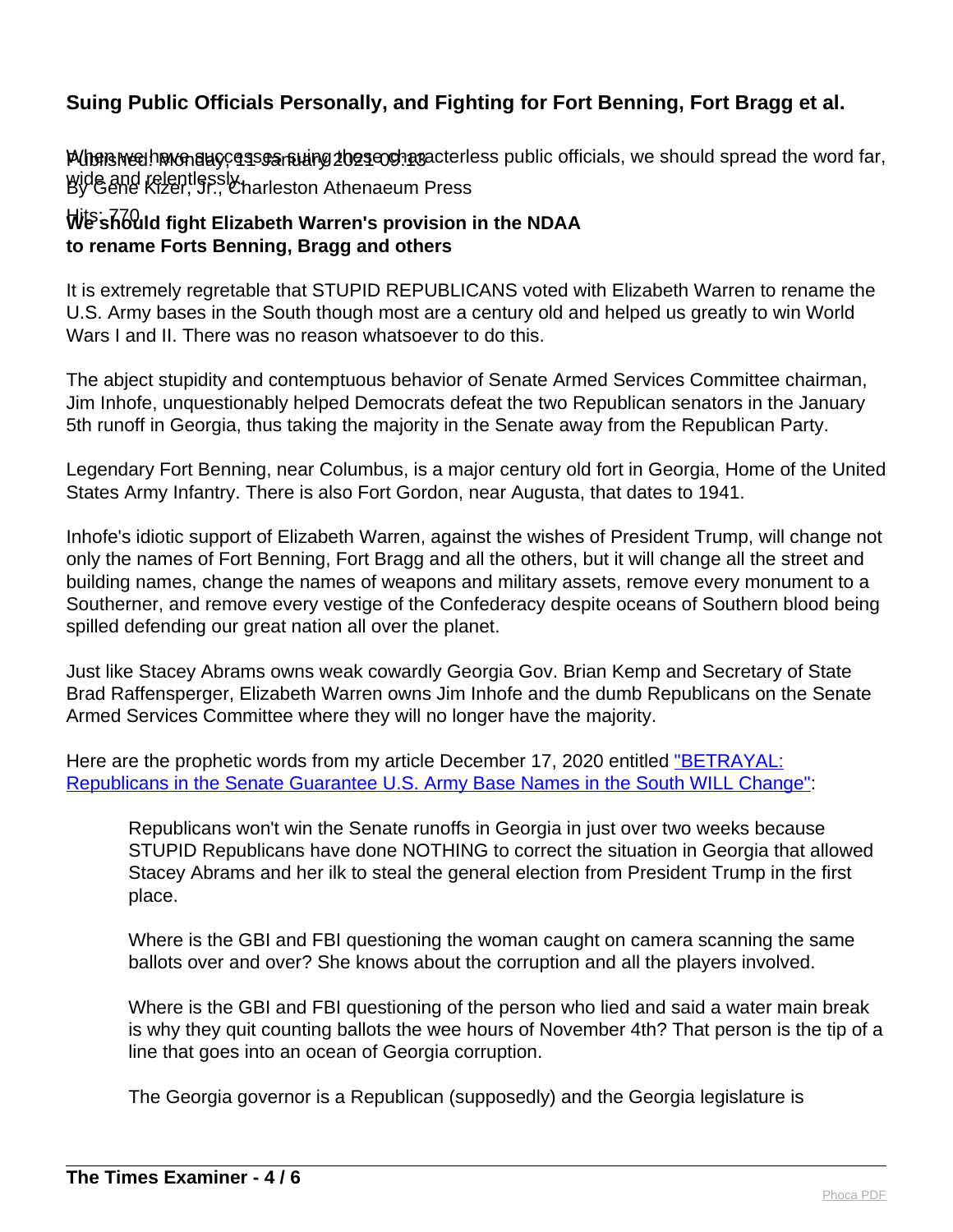Publish@deMondrayngly Republyc202How about assert yourselves and take command and rectify By Gene Rizerrible deal made with Stacey Abrams that promoted widespread election fraud in Hits: 770 Georgia and disenfranchised millions of legitimate Georgia voters.

If you don't, mark my words, Republican Senators Loeffler and Perdue have no chance of winning in two-and-a-half weeks.

The utter incompetence of Inhofe, Kemp, Raffensperger and their disgusting ilk has now caused Republican defeat and removed all Republican influence in the United States government. It has negated the votes of 75 million Trump supporters.

The national Republican Party, unless President Trump can perform a miracle, is over.

By the time corrupt Democrats get through with us, we will be a one-party country like California and New York are one-party states.

As I said, local and state Republicans are strong and doing good (with the exception of Brian Kemp and Brad Raffensperger in Georgia whose careers as Republicans are over, and good riddance. With friends like that, who needs enemies!).

We should be looking for ways to defeat Section 377 of the NDAA, Elilzabeth Warren's sick provision.

We should look into the original agreements between the Southern states and the Federal Government when the bases were constructed.

We should get public support from veterans organizations.

We should look at state and local laws, and technicalities that can prevent the slaughter of Southern history at U.S. Army bases in the South.

Perhaps the revulsion at potentially having to rename Arlington National Cemetery and/or parts of it will cause this horrible provision to be rethought.

Of course, those Southern bases were part of our country's reconciliation after our bloodiest war. We came back together like the great nation we used to be. Naming those bases after Confederates was a gesture of respect by Northerners who had fought against us. It showed appreciation that we were now all one nation again.

All of that is lost on a characterless individual like Elizabeth Warren who gamed the affirmative